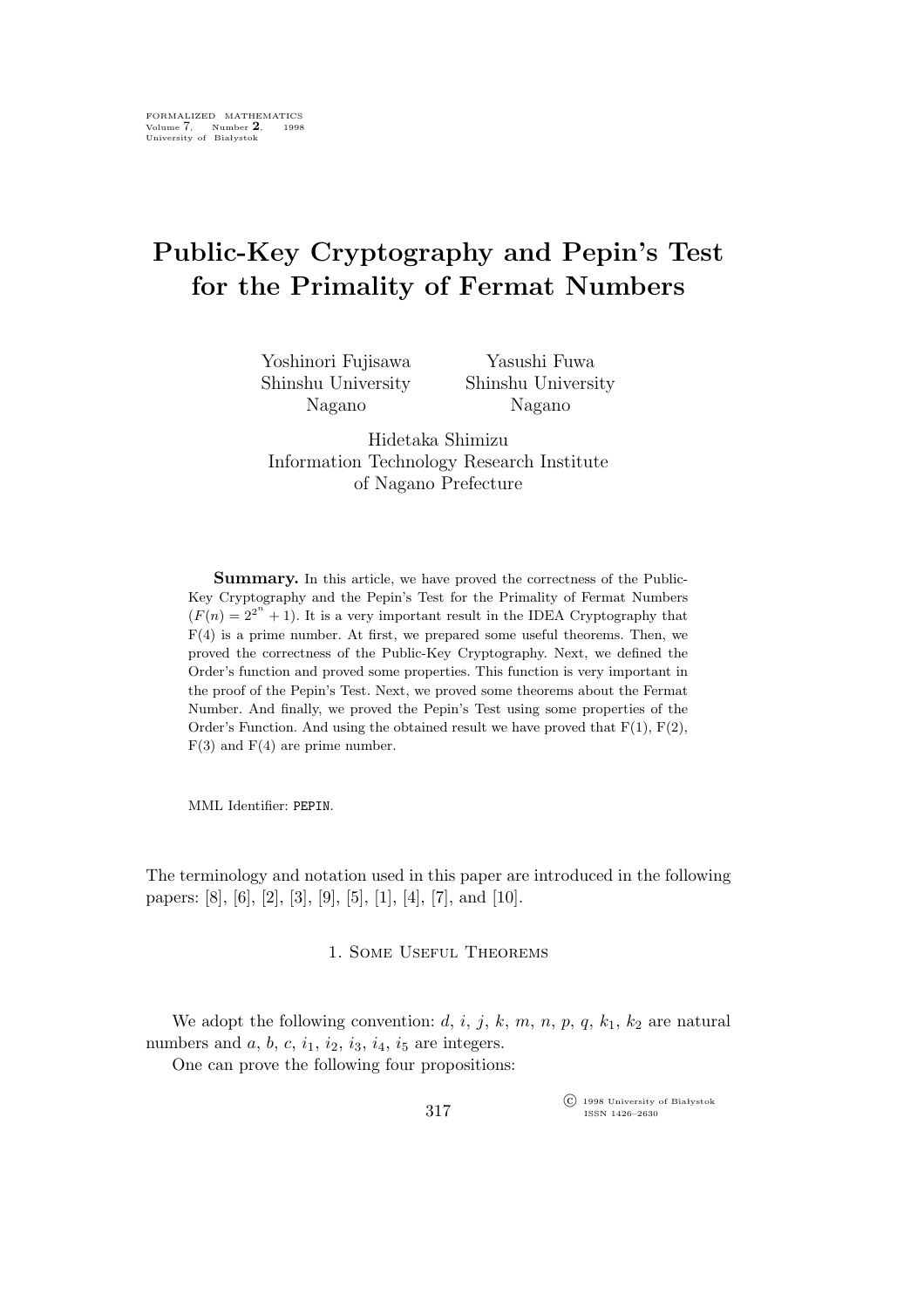# 318 yoshinori fujisawa *et al.*

- (1) For every i holds i and  $i + 1$  are relative prime.
- (2) For every p such that p is prime holds m and p are relative prime or  $gcd(m,p) = p$ .
- (3) If  $k \mid n \cdot m$  and n and k are relative prime, then  $k \mid m$ .
- (4) If  $n \mid m$  and  $k \mid m$  and  $n$  and  $k$  are relative prime, then  $n \cdot k \mid m$ .

Let *n* be a natural number. Then  $n^2$  is a natural number.

We now state a number of propositions:

- (5) If  $c > 1$ , then  $1 \mod c = 1$ .
- (6) For every i such that  $i \neq 0$  holds  $i | n$  iff  $n \mod i = 0$ .
- (7) If  $m \neq 0$  and  $m \mid n \mod m$ , then  $m \mid n$ .
- (8) If  $0 < n$  and m mod  $n = k$ , then  $n \mid m k$ .
- (9) If  $i \cdot p \neq 0$  and p is prime and  $k \mod i \cdot p < p$ , then  $k \mod i \cdot p = k \mod p$ .
- (10) If  $p \neq 0$ , then  $(a \cdot p + 1) \bmod p = 1 \bmod p$ .
- (11) If  $1 \leq m$  and  $n \cdot k \mod m = k \mod m$  and k and m are relative prime, then  $n \mod m = 1$ .
- (12) If  $m \neq 0$ , then  $(p_N^k) \mod m = ((p \mod m)_N^k) \mod m$ .
- (13) If  $i \neq 0$ , then  $i^2 \mod (i + 1) = 1$ .
- (14) If  $j \neq 0$  and  $k^2 < j$  and  $i \mod j = k$ , then  $i^2 \mod j = k^2$ .
- (15) If p is prime and i mod  $p = -1$ , then  $i^2 \mod p = 1$ .
- (16) If *n* is even, then  $n + 1$  is odd.
- (17) If  $p > 2$  and p is prime, then p is odd.
- (18) If  $n > 0$ , then the *n*-th power of 2 is even.
- (19) If i is odd and j is odd, then  $i \cdot j$  is odd.
- (20) For every k such that i is odd holds  $i_N^k$  is odd.
- (21) If  $k > 0$  and i is even, then  $i_N^k$  is even.
- $(22)$  2 | *n* iff *n* is even.
- (23) If  $m \cdot n$  is even, then m is even or n is even.
- (24)  $n_{\rm N}^2 = n^2$ .
- (25)  $2^k_{\mathbb{N}}$  = the k-th power of 2.
- (26) If  $m > 1$  and  $n > 0$ , then  $m_N^n > 1$ .
- (27) If  $n \neq 0$  and  $p \neq 0$ , then  $n_{\mathbb{N}}^p = n \cdot n_{\mathbb{N}}^{p-1}$ .
- (28) For all *n*, *m* such that *m* mod  $2 = 0$  holds  $(n_{\mathbb{N}}^{m+2})^2 = n_{\mathbb{N}}^m$ .
- (29) If  $n \neq 0$  and  $1 \leq k$ , then  $(n_{\mathbb{N}}^k) \div n = n_{\mathbb{N}}^{k-1}$ .
- (30)  $2^{n+1}_{\mathbb{N}} = (2^{n}_{\mathbb{N}}) + 2^{n}_{\mathbb{N}}.$
- (31) If  $k > 1$  and  $k_{\mathbb{N}}^n = k_{\mathbb{N}}^m$ , then  $n = m$ .
- $(32)$   $m \leq n$  iff  $2^m_{\mathbb{N}} \mid 2^n_{\mathbb{N}}$ .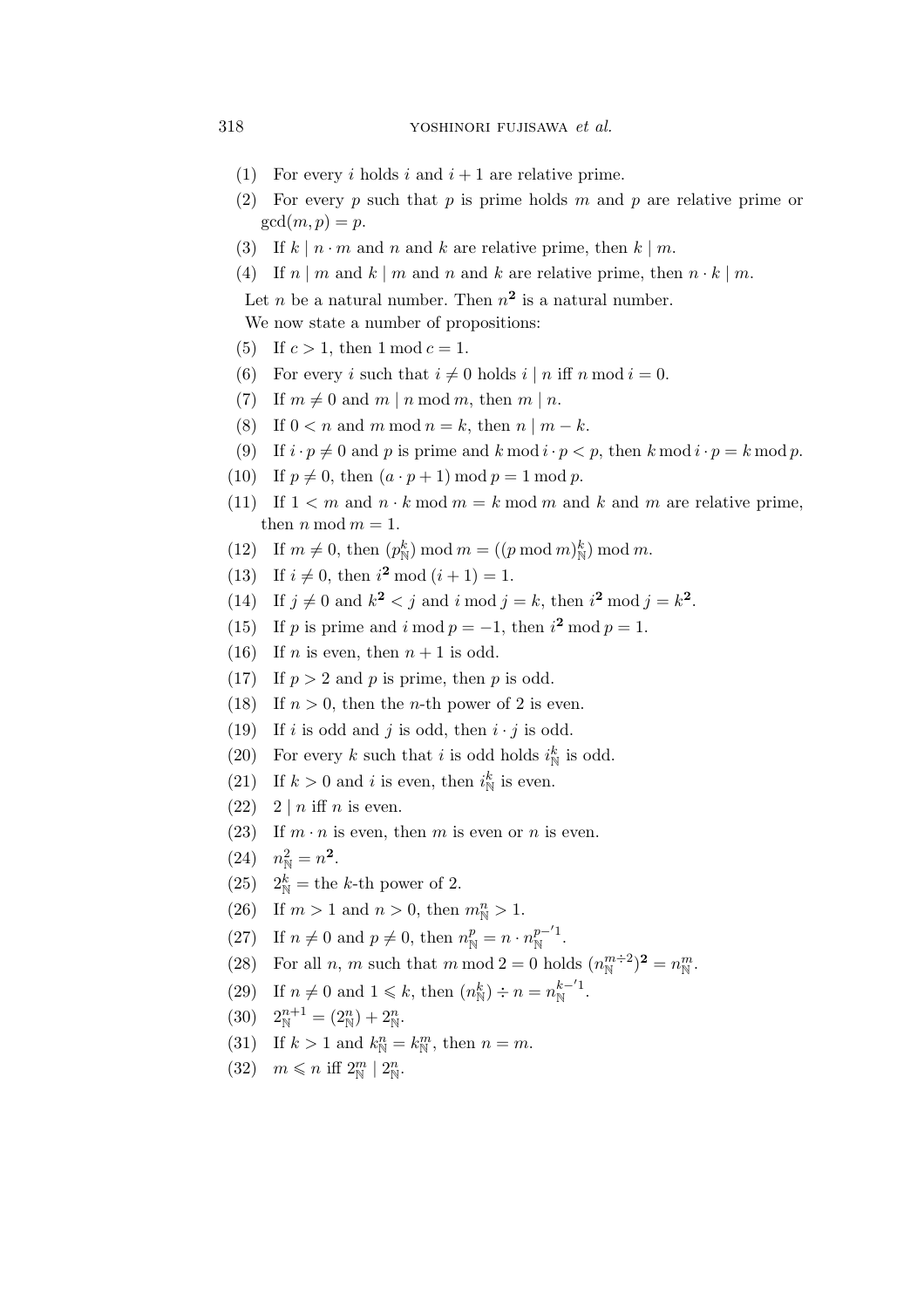- (33) If p is prime and  $i | p_{\text{N}}^n$ , then  $i = 1$  or there exists a natural number k such that  $i = p \cdot k$ .
- (34) For every *n* such that  $n \neq 0$  and *p* is prime and  $n < p_N^{k+1}$  holds  $n \mid p_N^{k+1}$ iff  $n \mid p_{\mathbb{N}}^k$ .
- (35) For every k such that p is prime and  $d | p_N^k$  and  $d \neq 0$  there exists a natural number t such that  $d = p_{\mathbb{N}}^t$  and  $t \leq k$ .
- (36) If  $p > 1$  and  $i \mod p = 1$ , then  $(i_N^n) \mod p = 1$ .
- (37) If  $m > 0$  and  $n > 0$ , then  $(n_{\mathbb{N}}^m) \mod n = 0$ .
- (38) If p is prime and n and p are relative prime, then  $(n_N^{p-1})$  mod  $p = 1$ .
- (39) If p is prime and  $d > 1$  and  $d | p_{\mathbb{N}}^k$  and  $d | (p_{\mathbb{N}}^k) \div p$ , then  $d = p_{\mathbb{N}}^k$ .
	- Let  $a$  be an integer. Then  $a^2$  is a natural number. We now state several propositions:
- (40) For every *n* such that  $n > 1$  holds m mod  $n = 1$  iff  $m \equiv 1 \pmod{n}$ .
- (41) If  $a \equiv b \pmod{c}$ , then  $a^2 \equiv b^2 \pmod{c}$ .
- (42) If  $i_5 = i_3 \cdot i_4$  and  $i_1 \equiv i_2 \pmod{i_5}$ , then  $i_1 \equiv i_2 \pmod{i_3}$  and  $i_1 \equiv i_2 \pmod{i_3}$  $i_2 \pmod{i_4}$ .
- (43) If  $i_1 \equiv i_2 \pmod{i_5}$  and  $i_1 \equiv i_3 \pmod{i_5}$ , then  $i_2 \equiv i_3 \pmod{i_5}$ .
- (44) 3 is prime.
- (45) If  $n \neq 0$ , then Euler  $n \neq 0$ .
- (46) If  $n \neq 0$ , then  $-n < n$ .
- (47) For all m, n such that  $n > 0$  and  $n > m$  holds  $m \div n = 0$ .
- (48) If  $n \neq 0$ , then  $n \div n = 1$ .

# 2. Public-Key Cryptography

Let us consider k, m, n. The functor  $Crypto(m,n,k)$  yielding a natural number is defined as follows:

(Def. 1) Crypto $(m, n, k) = (m_N^k) \bmod n$ .

One can prove the following proposition

(49) Suppose p is prime and q is prime and  $p \neq q$  and  $n = p \cdot q$  and  $k_1$  and Euler *n* are relative prime and  $k_1 \cdot k_2$  mod Euler  $n = 1$ . Let *m* be a natural number. If  $m < n$ , then Crypto(Crypto $(m, n, k_1), n, k_2) = m$ .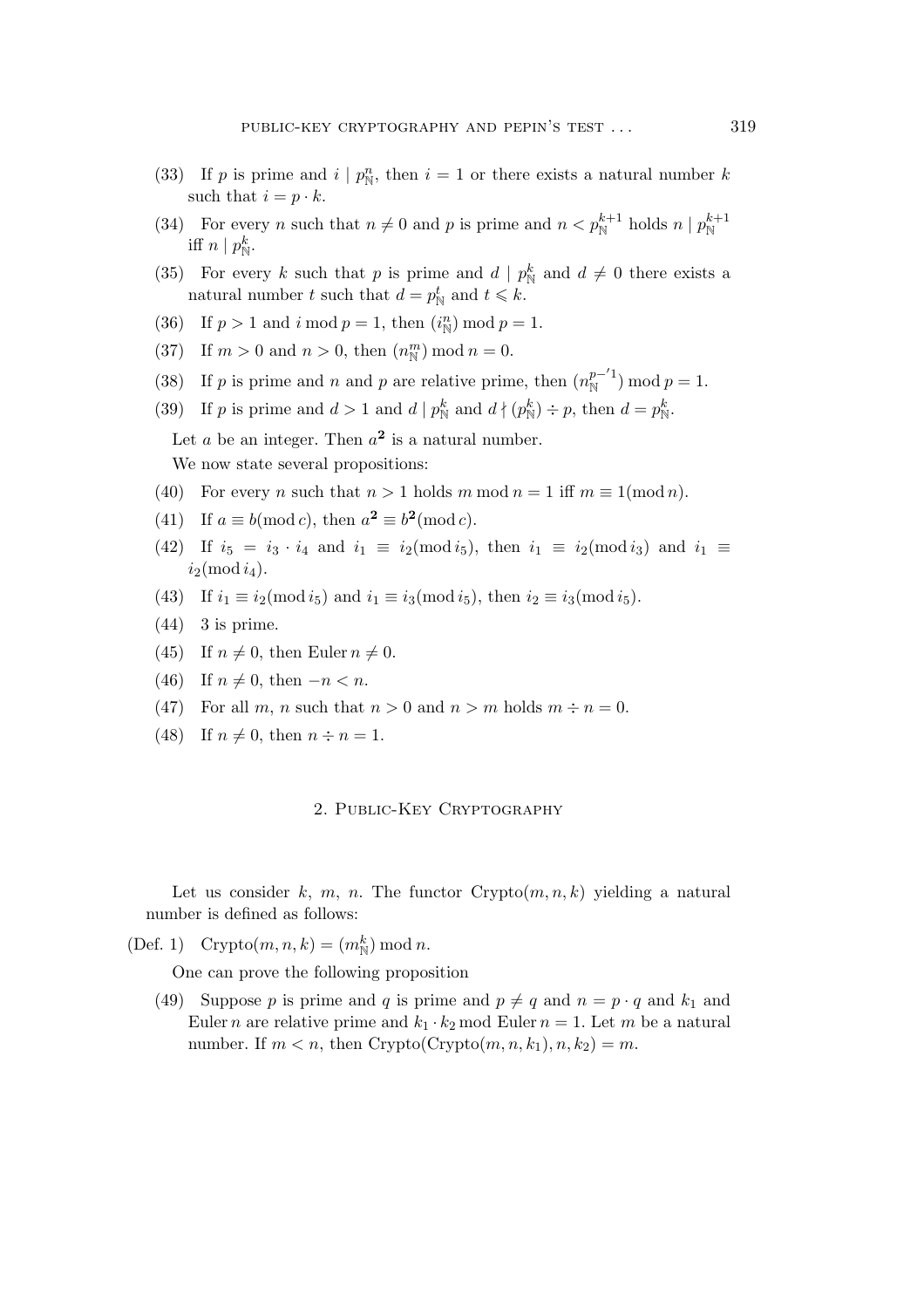### 3. Order's Function

Let us consider i, p. Let us assume that  $p > 1$  and i and p are relative prime. The functor order $(i, p)$  yields a natural number and is defined as follows:

(Def. 2) order $(i, p) > 0$  and  $(i_N^{\text{order}(i, p)}) \mod p = 1$  and for every k such that  $k > 0$ and  $(i^k_{\mathbb{N}})$  mod  $p = 1$  holds  $0 < \text{order}(i, p)$  and  $\text{order}(i, p) \leq k$ .

One can prove the following propositions:

- (50) If  $p > 1$ , then  $order(1, p) = 1$ .
- (51) If  $p > 1$  and i and p are relative prime, then order $(i, p) \neq 0$ .
- (52) If  $p > 1$  and  $n > 0$  and  $(i_N^n) \mod p = 1$  and i and p are relative prime, then  $order(i, p) | n$ .
- (53) If  $p > 1$  and i and p are relative prime and order $(i, p) | n$ , then  $(i_{\mathbb{N}}^n)$  mod  $p=1$ .
- (54) If p is prime and i and p are relative prime, then  $\operatorname{order}(i, p) | p i$ .

# 4. Fermat Number

Let  $n$  be a natural number. The functor Fermat  $n$  yielding a natural number is defined as follows:

(Def. 3) Fermat  $n = (2_{\mathbb{N}}^{2^n}) + 1$ .

Next we state several propositions:

- (55) Fermat  $0 = 3$ .
- (56) Fermat  $1 = 5$ .
- (57) Fermat  $2 = 17$ .
- (58) Fermat  $3 = 257$ .
- (59) Fermat  $4 = 256 \cdot 256 + 1$ .
- (60) Fermat  $n > 2$ .
- (61) If p is prime and  $p > 2$  and  $p \mid \text{Fermat } n$ , then there exists a natural number k such that  $p = k \cdot 2^{n+1}_{\mathbb{N}} + 1$ .
- (62) If  $n \neq 0$ , then 3 and Fermat n are relative prime.